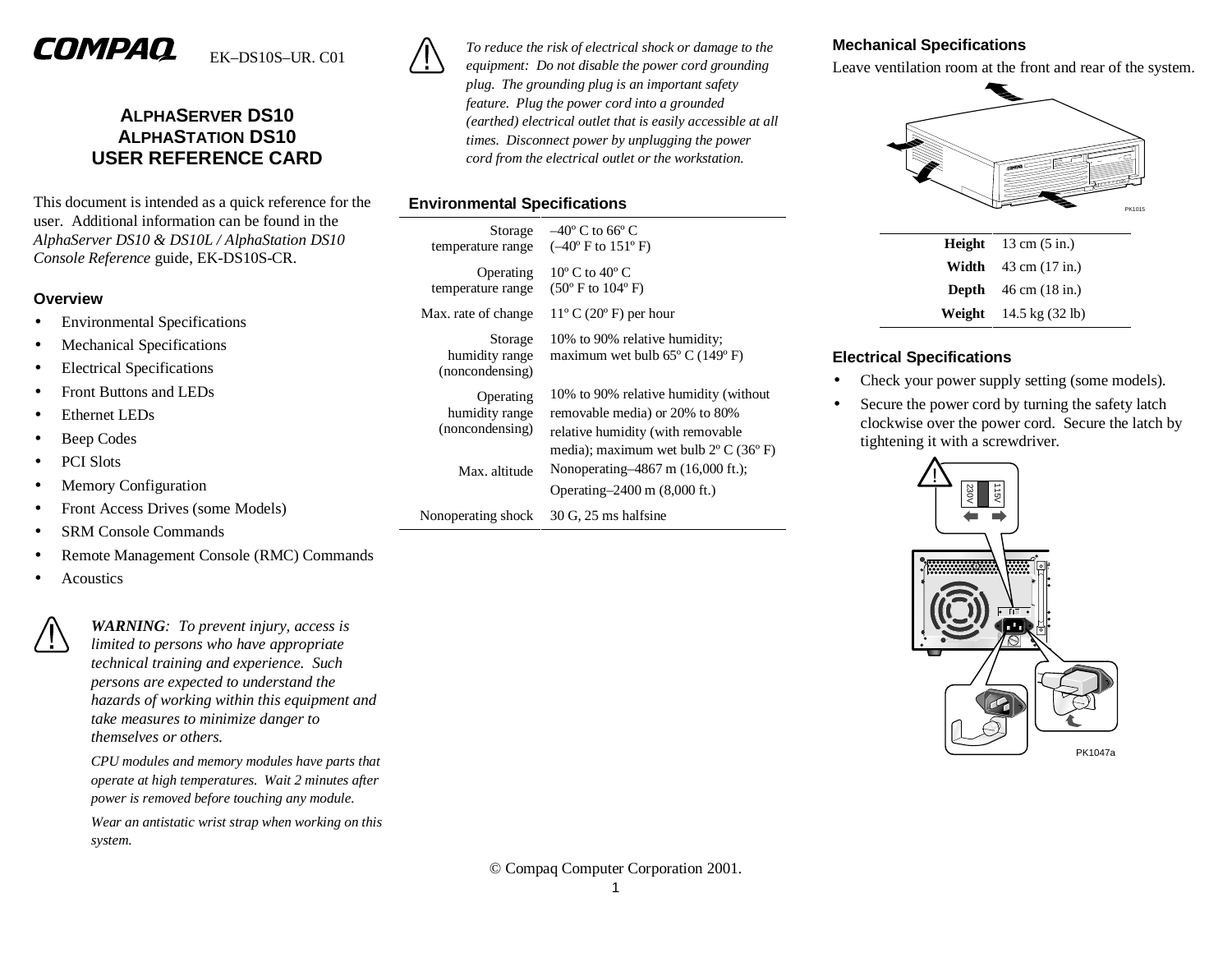### **Front Buttons and LEDs**

Ҷ

 $\Theta$ 

**CD** 

The LEDs are located in the lower right corner on the front of the system.



PK1043a

**Symbol Function Halt** button. Suspends the operating system and returns control to the SRM console.

> **Environmental** amber LED. On indicates Temperature or Fan LEDs are on. Flashes when operating system invokes it as an alert.

**Temperature** amber LED. On indicates internal temperature exceeds operating conditions. The system shuts down 30 seconds after this LED lights. **Fan** amber LED**.** On indicates at least one of the three fans in the system has failed. The system shuts down 30 seconds after this LED lights.

**Disk Activity** green LED. Flashes when internal system disks are accessed.

**Power Present** green LED. On when power is present in the system.

**Power** button. Push in to start the system and connect power. Push again to remove power and stop the system.

# **Ethernet LEDs**

The Ethernet LEDs are on the back of the system, lower right corner.



| LED      | <b>Meaning</b>                             |
|----------|--------------------------------------------|
| Link     | Steady green indicates Ethernet connection |
| Speed    | Green for Ethernet speed of 100            |
|          | Amber for Ethernet speed of 10             |
| Activity | LED blinks with Ethernet activity          |
|          |                                            |

#### **Beep Codes**

The speaker in the front of the system reports errors using a series of beeps.

| <b>Beeps</b> | <b>Meaning</b>                          |
|--------------|-----------------------------------------|
| $1 - 2 - 3$  | Valid firmware image not found          |
| 4            | Valid ROM header not found              |
| 6            | Memory error (or bad checksum) detected |
|              | DIMMs in a memory bank do not match     |

#### **PCI Slots**

The SRM console command **show config** displays PCI information.



PK1045-99

#### **Memory Configuration**

The SRM console command **show memory** displays the memory configuration.

#### **DIMMBANKS**

| 0. | and the control of the control of<br>and the control of the control of the |  |
|----|----------------------------------------------------------------------------|--|
| 1. |                                                                            |  |
|    | the control of the control of the<br>the control of the control of the     |  |

#### **DIMM CONFIGURATION RULES:**

- Always fill at least one bank (0 or 1).
- Use the same two DIMMs within a bank (size and vendor).

PK1046a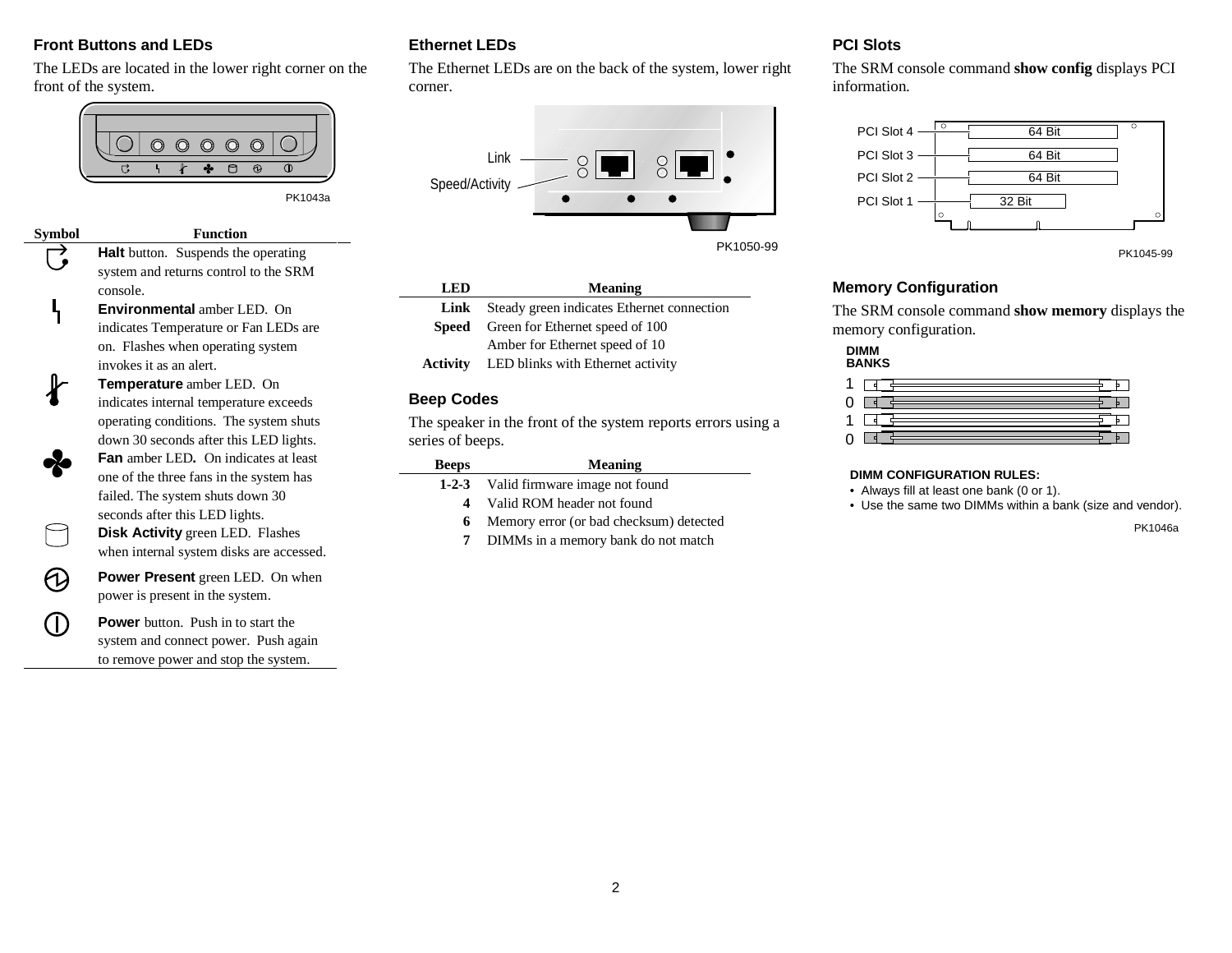#### **Front Access Drives (Some Models)**

Front access disk drives are optional on some models. Follow these steps to remove a drive or a spacer panel from a front access bay.

- 1. Ensure that the drive to be removed has been properly dismounted (via the operating system) before extracting it from the system.
- 2. Push the tab on the left of the drive  $\bullet$  to disengage the extractor lever.
- 3. Grasp the lever  $\bullet$  in the middle and pull it forward; this will cause it to disengage the drive from the flange on the right-hand side of the lever.
- 4. Pull the drive forward out of the bay.
- 5. If you need to remove a blank spacer panel, push the tabs  $\bullet$  toward each other and pull the spacer out.
- 6. To replace the drive, slide it back into the bay, secure the latches, and remount it.



MR0020

SCSI jumpers for front access drives are located on the back of the front access drive cage. Default for the drive located in the bottom slot is 0; default for the upper drive is 1. See the label on the back of the cage to change the jumpers if necessary.

#### **SRM Console Commands**

| alphabios      | Loads and starts the AlphaBIOS console.                                                              |  |
|----------------|------------------------------------------------------------------------------------------------------|--|
| boot           | Loads and starts the operating system.                                                               |  |
| clear envar    | Resets an environment variable to its<br>default value.                                              |  |
| clear password | Sets the password to zero.                                                                           |  |
| continue       | Resumes program execution.                                                                           |  |
| crash          | Forces a crash dump at the operating<br>system level.                                                |  |
| deposit        | Writes data to the specified address.                                                                |  |
| edit           | Invokes the console line editor on a RAM<br>file or on the nyram file (power-up)<br>script).         |  |
| examine        | Displays the contents of a memory<br>location, register, or device.                                  |  |
| help           | Displays information about the specified<br>console command.                                         |  |
| initialize     | Resets the system to a known state.                                                                  |  |
| lfu            | Runs the Loadable Firmware Update<br>Utility.                                                        |  |
| login          | Turns off secure mode, enabling access to<br>all SRM console commands during the<br>current session. |  |
| more           | Displays a file one screen at a time.                                                                |  |
|                |                                                                                                      |  |

#### **SRM Console Commands (continued)**

| prcache      | Utility that initializes and displays status<br>of the optional PCI NVRAM device.            |  |  |
|--------------|----------------------------------------------------------------------------------------------|--|--|
| set envar    | Sets or modifies the value of an<br>environment variable.                                    |  |  |
| set host     | Connects to an MSCP DUP server on a<br><b>DSSI</b> device.                                   |  |  |
| set password | Sets the console password for the first<br>time or changes an existing password.             |  |  |
| set secure   | Enables secure mode without requiring a<br>restart of the console.                           |  |  |
| show envar   | Displays the state of the specified<br>environment variable.                                 |  |  |
| show config  | Displays the configuration at the last<br>system initialization.                             |  |  |
| show cpu     | Displays the state of each processor in<br>the system.                                       |  |  |
| show device  | Displays a list of controllers and their<br>devices in the system.                           |  |  |
| show memory  | Displays memory module information.                                                          |  |  |
| show pal     | Displays the version of the privileged<br>architecture library code (PALcode).               |  |  |
| show power   | Displays information about the power<br>supplies, system fans, CPU fans, and<br>temperature. |  |  |
| show version | Displays the version of the console<br>program.                                              |  |  |
| stop         | Halts the specified processor. (Same as<br>halt.)                                            |  |  |
| test         | Runs firmware diagnostics for the<br>system.                                                 |  |  |